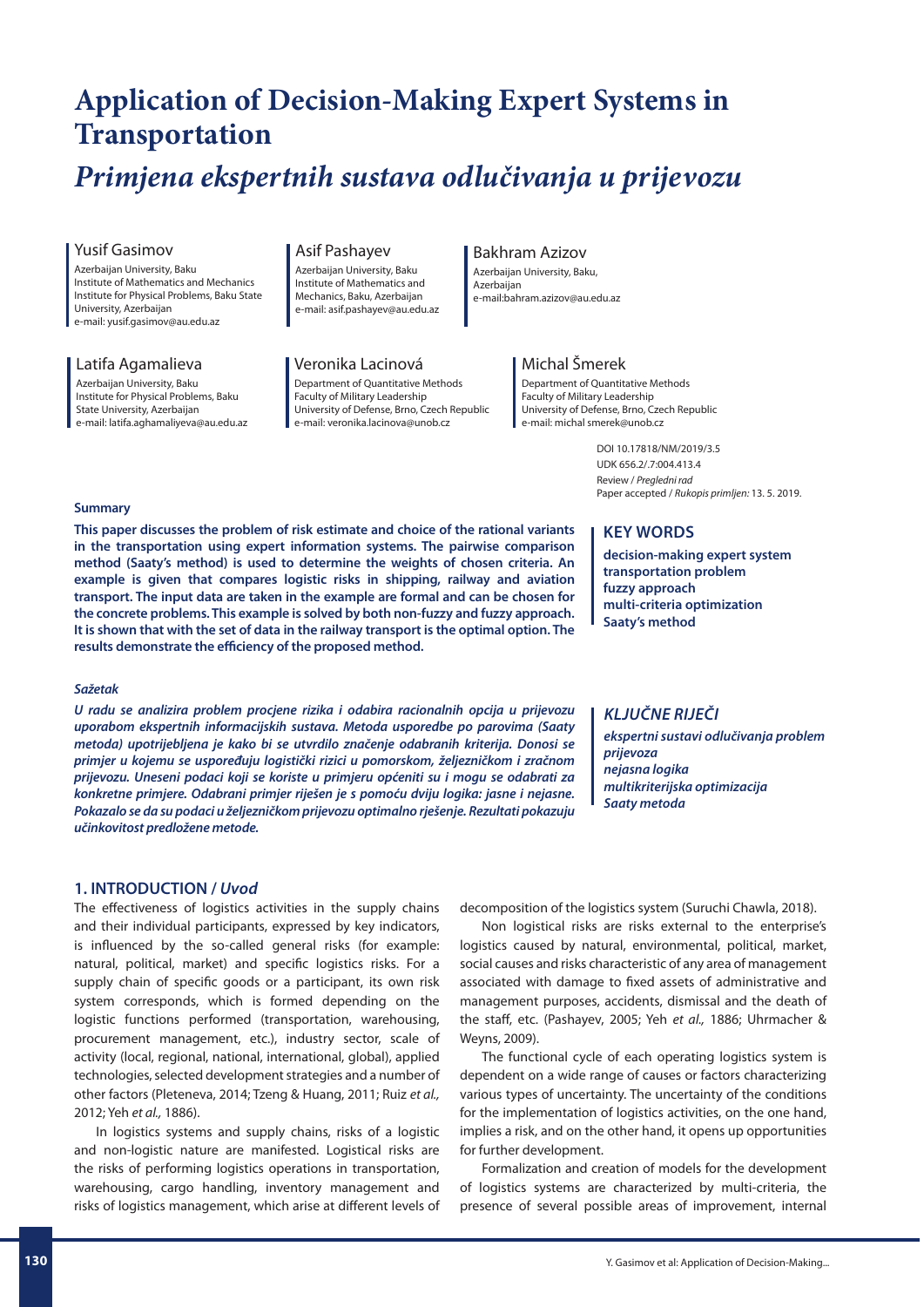complexity due to the need to process a large amount of qualitative information that characterizes the micro and macroenvironment required for logistics management and poorly quantifiable. In other words, logistic management is carried out under conditions of a high degree of uncertainty, which can be explained by a lack of information, its incompleteness or internal inconsistency and ambiguity of the initial data (Velasquez & Hester, 2013, Wojciech Sałabun, 2014).

The use of the theory of fuzzy sets (TFS) on the basis of the concept of the membership function is one of the ways to solve this kind of tasks, decision-making problems under uncertainty. Theoretical aspects of the construction of mathematical models based on fuzzy logic received wide coverage by various scientists (Skorospelov, 2005; Orlovsky, 1981; Azizov et al. 2015; Hamidov et al., 2018; Vlkovský et al., 2017).

One of the advantages of TFS is the ability to use fuzzy sets when modelling multicriteria problems, in which there is no clear information, i.e. fuzzy modelling allows us to more adequately describe objects with uncertainty, take into account multicriteriality, and make a choice from a variety of alternatives according to the criteria defined on different types of measurement scales (Andreichikov & Andreichikova, 2000).

Decision Support Systems (DSS) based on TFS are not focused on automating the functions of the decision maker, but on providing him assistance in finding a good solution. Of course, the mathematical and software solution support systems include formalized procedures that a decision maker can use to any degree he needs.

Another multicriteria decision-making method is Saaty's analytical hierarchical process (AHP) in which we choose the best option out of a finite set of options with respect to the criteria we consider. When compiling the set of criteria it is important that the criteria do not depend on each other and do fully describe a given aim. The number of criteria should not be unnecessarily large. The significance of the criteria relative to the overall objective is determined by normalized weights. To determine the weights it is necessary to compile the Saaty's pairwise comparison matrix at first. Saaty's analytical hierarchical process (AHP) is used in order to solve a wide variety of decisionmaking problems (Saaty, 1980).

In this paper we strive to determine the most appropriate transportation option using this method and Saaty's AHP fuzzy extension. The fuzzification of this method is appropriate as it takes into account the uncertainty associated with decisionmaking process. We consider the application of decision-making methods based on TFS in the field of logistics management, allowing to increase the validity of management decisions and ensure the rationality of choice from the point of view of the decision maker of the most preferable risk event from the set of admissible ones.

#### **2. THEORY /** *Teorija* **2.1. Non-fuzzy approach /** *Jasna logika*

# Consider an example of multicriterial evaluation of options. Let's have *m* options  $a_i$ ,  $j = 1,...,m$ . We evaluate these options according to *n* criteria  $C_i$ ,  $i = 1,...,n$  by pair comparison. For each criterion we get a square matrix

 $A(C_i) = (a_{ki}), k = 1, 2, \dots m, j = 1, 2, \dots m$ . (2.1) where the element  $a_{ki}$  expresses the preference of the option  $a_{ki}$ against the option *a <sup>j</sup>*.

Scale of relative importance can be seen in table 1.

Table 1 Scale of relative importance (Source: Saaty, 1980) Tablica 1. Skala relativnog značaja (Izvor: Saaty, 1980)

| Intensity<br>of importance | Definition                                |
|----------------------------|-------------------------------------------|
|                            | <b>Equal importance</b>                   |
| $\overline{c}$             | Weak                                      |
| 3                          | <b>Moderate</b> importance                |
|                            | Moderate plus                             |
| 5                          | <b>Strong importance</b>                  |
| 6                          | Strong plus                               |
|                            | Very strong or<br>demonstrated importance |
| 8                          | Very, very strong                         |
|                            | <b>Extreme importance</b>                 |

Each of matrixes (2.1) has following properties:

- diagonal elements are equal 1, i.e.  $a_{ij} = 1, j = 1,...,m$ ;
- it is inversely symmetric; i.e., the elements symmetric with respect to the main diagonal are related as follows:

$$
a_{jk} = \frac{1}{a_{ki}};
$$

it is transitive; i.e.  $a_{ki} = a_{ko} a_{oi}$ 

These properties allow obtaining of the  $m-1$  elements (not diagonal elements) of matrix to calculate other elements of square matrix of order *m*.

#### **Criterion vectors**

For each criterion *C<sub>i</sub>* we define a vector  $\vec{C}_i$ ,  $i = 1,...,n$ .

$$
\vec{C}_i = (c_{ij}), \text{ where } c_{ij} = \frac{1}{\sum_{k=1}^m a_{kj}}, j = 1, ..., m. \tag{2.2}
$$

The vector  $\vec{C}_{i\prime}$   $i$  = 1,..., $n$  represents vector of preferences of individual options, according to the criterion  $C_i$ .

In addition, vectors  $h_j$ ,  $j = 1,...,m$ , are created. We introduce the vector  $h_1$  using the first components of the vectors  $\vec{C}_i$ ,  $i = 1,...,n$ , the vector  $h<sub>2</sub>$  is created using the second components, etc.

The vector  $h_{j}$ ,  $j = 1,...,m$ , represents the preferences of option *a j* according to individual criteria (Rotshtein & Shtovba, 2001).

#### **Weights of criteria**

Let's consider pair comparison of the importance of the criteria. Pair comparison of criterions is given by the square matrix

$$
V = (a_{ki}), k = 1,...n, i = 1,...n.
$$
 (2.3)

Weights of the criterions are obtained from the formula

$$
v_i = \frac{1}{\sum_{i=1}^{n} a_{ki}}, i = 1, ..., n.
$$
 (2.4)

For each option  $a_{j}$ ,  $j = 1,...,m$ , we calculate the weighted average according to the formula

$$
h(a_j) = \sum_{i=1}^{n} v_i h_{ij}
$$
 (2.5)

The order of options is determined by the value of  $h(a)$ . The greater the value, the better the option (Rotshtein & Shtovba, 2001).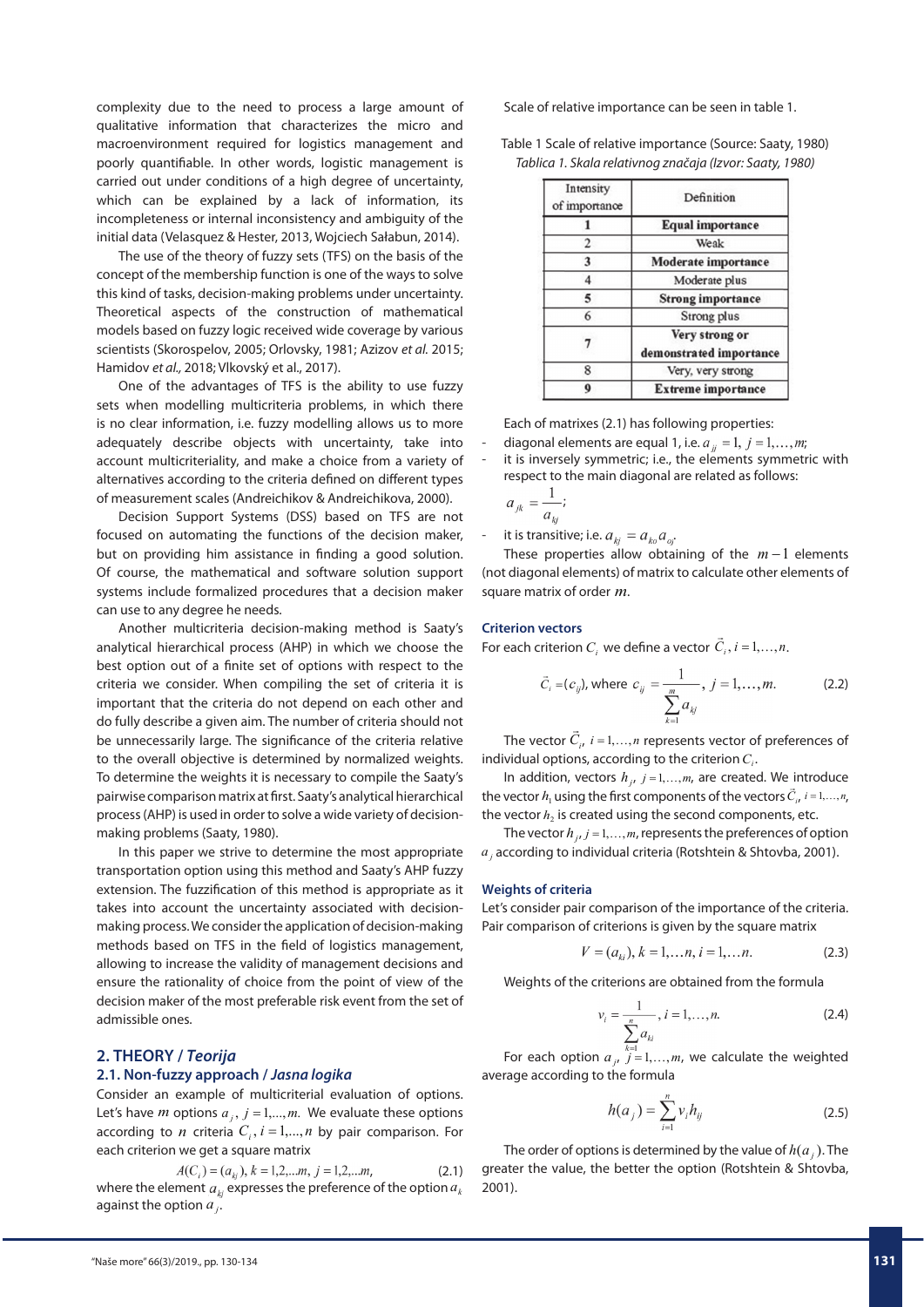#### **2.2. Fuzzy approach /** *Nejasna logika*

In this part we extend the theory of the Section 2.1 through fuzzy approach. We replace all values from pair comparisons by fuzzy numbers. These are the elements of matrices (2.1) and the matrix (2.3). Instead of one number, we consider a fuzzy number, i.e., a triple of values. Counting with fuzzy numbers has its own rules and is somewhat more complicated than the formulas used in the Section 2.1.

Using fuzzy matrix of pair comparison of criteria, we obtain fuzzy weights  $\tilde{v}_i$ ,  $i = 1,2,...n$ , of the criteria  $C_i$ ,  $i = 1,2,...n$ , in relation to the overall goal. The calculation is based on the line geometric averages  $\widetilde{m}_i$  (Pan & Yuan, 1997).

$$
m_{i1} = \left(\prod_{j=1}^{n} \widetilde{w}_{ij1}\right)^{\frac{1}{n}}, m_{i2} = \left(\prod_{j=1}^{n} \widetilde{w}_{ij2}\right)^{\frac{1}{n}}, m_{i3} = \left(\prod_{j=1}^{n} \widetilde{w}_{ij3}\right)^{\frac{1}{n}}, \text{ for } i = 1, 2, \dots n,
$$

where  $\widetilde{w}_{i,j} = (w_{ii1}, w_{ii2}, w_{ii3})$ ,  $\widetilde{m}_i = (m_{i1}, m_{i2}, m_{i3})$ ,

$$
v_{i1} = \frac{m_{i1}}{m_{i1} + \sum_{j=1, j \neq i}^{n} m_{j3}}, v_{i2} = \frac{m_{i2}}{m_{i2} + \sum_{j=1, j \neq i}^{n} m_{j2}}, v_{i3} = \frac{m_{i3}}{m_{i3} + \sum_{j=1, j \neq i}^{n} m_{j1}}, \text{for } i = 1, 2, \dots n,
$$
\n(2.6)

$$
\widetilde{v}_i = (v_{i1}, v_{i2}, v_{i3}), i = 1, ..., n.
$$

We consider  $m$  options and evaluate them according to  $n$  criteria. The fuzzy weights of the criteria with respect to the overall target are denoted by  $\widetilde{v}_i$ ,  $i = 1,...,n$ .

Using the matrices  $\widetilde{A}(C_i)$ ,  $i = 1,...,n$ , and formula (2.6), we obtain fuzzy evaluations of options with respect to each criteria.

The partial fuzzy evaluation of the option  $a_j$  with respect to the criterion  $C_i$  is denoted by  $\widetilde{h}_j^i$ ,  $j = 1,...,m$ ,  $i = 1,...,n$ .

The overall fuzzy evaluation of the option *a <sup>j</sup>* with respect to the overall goal (taking into account all the criteria) is denoted by  $\widetilde{h}_j$ . Three significant values of  $\widetilde{h}_j = (h_{j1}, h_{j2}, h_{j3})$  are obtained as it follows:

For the calculation of the first significant value  $h_{j1}$ , we consider a permutation  $\{(j)\}_{j=1}^n$  such that  $h^{(1)}_{j1} \leq h^{(2)}_{j1} \leq \ldots \leq h^{(n)}_{j1}$  .

Then for 
$$
k \in \{1, 2, \ldots n\}
$$
 we denote  $v_{(k)} := 1 - \sum_{i=1}^{k-1} v_{(i)3} - \sum_{i=k+1}^{n} v_{(i)1}$ . Let  $k^* \in \{1, 2, \ldots n\}$  be such that that it applies  $v_{(k^*)} \le v_{(k^*)} \le v_{(k^*)}$ .

Then

$$
h_{j1} = \sum_{j=1}^{k^*-1} \nu_{(i)3} h_{j1}^{(i)} + \nu_{(k^*)} h_{j1}^{(k^*)} + \sum_{i=k^*+1}^n \nu_{(i)1} h_{j1}^{(i)}.
$$
 (2.7)

For the calculation of the third significant value  $h_{j3}$ , we consider a permutation  $\{(j)\}_{i=1}^n$  such that  $h_{j3}^{(1)} \ge h_{j3}^{(2)} \ge ... \ge h_{j3}^{(n)}$ . Then for  $l \in \{1,2,...n\}$  we denote

$$
v_{(l)} := 1 - \sum_{i=1}^{l-1} v_{(i)3} - \sum_{i=l+1}^{n} v_{(i)1}.
$$

Let  $l^* \in \{1,2,\ldots,n\}$  be such that that it applies  $v_{l^*l} \le v_{l^*l} \le v_{l^*l}$ . Then

$$
h_{i3} = \sum_{i=1}^{r^* - 1} \nu_{(i)3} h_{j3}^{(i)} + \nu_{(r^*)} h_{j3}^{(r^*)} + \sum_{i=r^* + 1}^{n} \nu_{(i)1} h_{j3}^{(i)}.
$$
 (2.8)

The second significant value  $h_{i2}$  will be calculated according to the formula

$$
h_{j2} = \sum_{j=1}^{n} v_{i2} h_{j2}^{i}.
$$
 (2.9)

It is necessary to compare all the options with each other. Comparison of fuzzy numbers is done using the centre of gravity. If we consider the triangular fuzzy number represented

by a triple of its significant values  $R = (r_1, r_2, r_3)$ , the centre of gravity  $t<sub>R</sub>$  of this fuzzy number R is

$$
t_R = \frac{1}{3} \frac{r_3^2 - r_1^2 + r_2 r_3 - r_1 r_2}{r_3 - r_1}.
$$
 (2.10)

(Talašová, 2003).

# **3. Example /** *Primjer* **3.1. Example solved by non-fuzzy approach /** *Primjer riješen pristupom jasne logike*

Let's assume three types of transport, i.e., three options  $a_1, a_2, a_3$ (thus  $m = 3$ )

*a*<sub>1</sub> - shipping transport,

a<sub>2</sub> - railway transport,

 $a_3$  - aviation transport.

For consideration of three options, we assume four criteria  $C_1, ..., C_4$  (thus  $n = 4$ )

*C*1 -price of transport,

 $C<sub>2</sub>$  -duration of transport,

 $C<sub>3</sub>$ -time necessary to book (arrange for) the transport,

*C*4 - ecologic burden of transport.

Pair comparison of options according to each of criteria:  $C<sub>1</sub>$ 

 $a_2$  is moderately more important than  $a_1$ ,

 $a_2$  is very, very strongly more important than  $a_3$ .  $C<sub>2</sub>$ 

 $a_3$  is extremely more important than  $a_2$ ,

 $a_1$  is weakly more important than  $a_2$ .

 $C_3$ 

 $a_1$  is strongly more important than  $a_2$ 

 $a_1$  is very strongly more important than  $a_3$ .

$$
-C_4
$$

 $a_2$  is strongly more important than  $a_1$ ,

 $a_2$  is extremely more important than  $a_3$ .

$$
A(C_1) = \begin{pmatrix} a_1 & a_2 & a_3 \\ 1 & \frac{1}{3} & \frac{8}{3} \\ a_3 & \frac{1}{3} & \frac{1}{3} \\ a_3 & \frac{1}{3} & \frac{1}{3} \\ a_3 & \frac{1}{3} & \frac{1}{3} \end{pmatrix} \quad A(C_2) = \begin{pmatrix} a_1 & a_2 & a_3 \\ 1 & 2 & \frac{2}{9} \\ \frac{1}{2} & 1 & \frac{1}{9} \\ \frac{2}{9} & 9 & 1 \end{pmatrix}
$$
  
\n
$$
A(C_3) = \begin{pmatrix} a_1 & a_2 & a_3 \\ 1 & 5 & 7 \\ a_3 & \frac{1}{2} & 1 & \frac{7}{9} \\ \frac{1}{2} & 1 & \frac{7}{9} \\ a_3 & \frac{1}{2} & \frac{5}{7} & 1 \end{pmatrix} \quad A(C_4) = \begin{pmatrix} a_1 & a_2 & a_3 \\ 1 & \frac{1}{5} & \frac{9}{5} \\ a_3 & \frac{1}{5} & \frac{1}{9} \\ \frac{1}{9} & \frac{1}{9} & 1 \end{pmatrix}
$$
  
\n(3.1)

#### **Criterion vectors**

Criterion vectors are calculated according to the formula (2.2)  $C_1$  = (0,2286; 0,6857; 0,0857)

 $\vec{C}_2$  = (0,1667; 0,0833; 0,7500)

 $\vec{C}_3 = (0,7447; 0,1489; 0,1064)$  $\vec{C}_4$  = (0,1525; 0,7627; 0,0847). Further,  $h_1 = (0,2286; 0,1667; 0,7447; 0,1525)$  $h_2 = (0,6857; 0,0833; 0,1489; 0,7627)$  $h_3 = (0,0857; 0,7500; 0,1064; 0,0847)$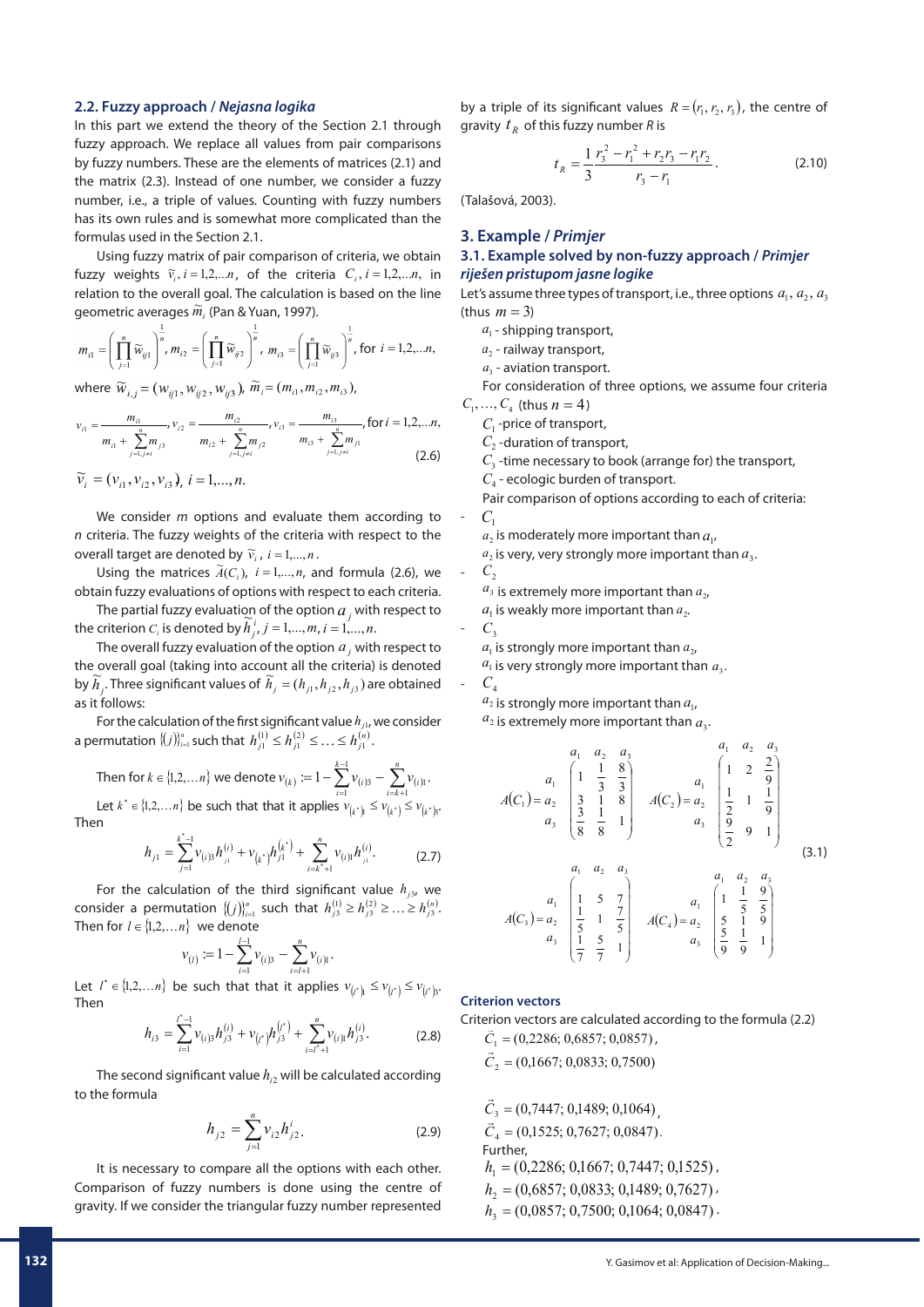#### **Determination of weights of criteria**

Pair comparison of criteria is given by matrix

$$
V = c_2 \begin{pmatrix} c_1 & c_2 & c_3 & c_4 \\ 1 & 8 & 8 & 4 \\ \frac{1}{8} & 1 & 1 & \frac{1}{2} \\ c_3 & \frac{1}{8} & 1 & 1 & \frac{1}{2} \\ c_4 & \frac{1}{4} & 2 & 2 & 1 \end{pmatrix}
$$
 (3.2)

Weights of the criteria are obtained using the formula (2.4)

$$
\vec{i} = (\frac{2}{3}; \frac{1}{12}; \frac{1}{12}; \frac{1}{6})
$$

Weighted averages of evaluations of options are determined using the formula (2.5)

 $H = (0.2537; 0.6037; 0.1426).$ 

As we can see, that the best option is railway transport  $(a_2)$ . The shipping transport  $(a_i)$  is the second best option, and aviation transport  $(a_3)$  is the third one.

# **3.2. Example solved by fuzzy approach /** *Primjer riješen pristupom nejasne logike*

Fuzzy matrix of pair comparison of criteria is as follows:<br> $\widetilde{\widetilde{z}}$ 

$$
\widetilde{W} = (\widetilde{w}_j) = \begin{bmatrix} \widetilde{c}_1 & \widetilde{c}_2 & \widetilde{c}_3 & \widetilde{c}_4 \\ (1,1,1) & (7,8,9) & (7,8,9) & (3,4,5) \\ (\frac{1}{9},\frac{1}{8},\frac{1}{7}) & (1,1,1) & (\frac{1}{2},1,2) & (\frac{1}{3},\frac{1}{2},1) \\ \widetilde{c}_3 & (\frac{1}{9},\frac{1}{8},\frac{1}{7}) & (\frac{1}{2},1,2) & (1,1,1) & (\frac{1}{3},\frac{1}{2},1) \\ (\frac{1}{5},\frac{1}{4},\frac{1}{3}) & (1,2,3) & (1,2,3) & (1,1,1) \end{bmatrix}
$$

(Reader can compare this matrix to the matrix (3.2) in non-fuzzy approach.)

By substituting into formulas (2.6) we obtain:

 $\widetilde{m}_1 = (3,4820; 4,0000; 4,4860)$ ,  $\widetilde{m}_2 = (0,3689; 0,5000; 0,7311)$ ,  $\widetilde{m}_3^1 = (0,3689, 0,5000, 0,7311) / \widetilde{m}_4^2 = (0,6687, 1,0000, 1,3161)$  $\widetilde{v}_1 = (0,5562; 0,6667; 0,7613)$ ,  $\widetilde{v}_2 = (0,0534; 0,0833; 0,1392)$ ,  $\widetilde{v}_3 = (0.0534; 0.0833; 0.1392)$ ,  $\widetilde{v}_4 = (0.1011; 0.1667; 0.2377)$ .

These resulting fuzzy weights are normalized.

We can see that the first criterion is very important with respect to the other criteria.

It is necessary to determine the fuzzy preferences among options due to the individual criteria.

The fuzzy matrices of these pair comparisons are as follows:<br> $a_1$   $a_2$   $a_3$ 

$$
\tilde{A}(C_1) = \frac{a_1}{a_2} \begin{pmatrix}\n(1,1,1) & \left(\frac{1}{4}, \frac{1}{3}, \frac{1}{2}\right) & \left(\frac{5}{3}, \frac{8}{3}, \frac{1}{3}\right) \\
(2,3,4) & (1,1,1) & (7,8,9) \\
a_3 & \left(\frac{3}{1}, \frac{3}{8}, \frac{3}{5}\right) & \left(\frac{1}{9}, \frac{1}{8}, \frac{1}{7}\right) & (1,1,1) \\
a_1 & a_2 & a_3 \\
a_3 & \left(\frac{1}{3}, \frac{1}{2}, 1\right) & (1,2,3) & \left(\frac{2}{1}, \frac{2}{9}, \frac{2}{7}\right) \\
a_3 & \left(\frac{1}{3}, \frac{1}{2}, 1\right) & (1,1,1) & \left(\frac{1}{9}, \frac{1}{9}, \frac{1}{8}\right) \\
a_1 & a_2 & a_3 \\
\left(\frac{7}{2}, \frac{9}{2}, \frac{1}{2}\right) & (8,9,9) & (1,1,1)\n\end{pmatrix}
$$
\n
$$
\tilde{A}(C_3) = \frac{a_1}{a_2} \begin{pmatrix}\n(1,1,1) & (4,5,6) & (6,7,8) \\
(1,1,1) & (4,5,6) & (6,7,8) \\
(6,5,5,4) & (1,1,1) & (2,7,12) \\
(1,1,1) & (2,5,5,5,5) \\
a_3 & \left(\frac{1}{8}, \frac{1}{7}, \frac{1}{6}\right) & \left(\frac{5}{12}, \frac{5}{7}, \frac{5}{2}\right) & (1,1,1)\n\end{pmatrix}
$$

$$
\widetilde{A}(C_4) = \frac{a_1}{a_2} \begin{pmatrix} a_1 & a_2 & a_3 \\ (1,1,1) & \left(\frac{1}{6}, \frac{1}{5}, \frac{1}{4}\right) & \left(\frac{4}{5}, \frac{9}{5}, \frac{14}{5}\right) \\ (4,5,6) & (1,1,1) & (8,9,9) \\ a_3 & \left(\frac{5}{14}, \frac{5}{9}, \frac{5}{4}\right) & \left(\frac{1}{9}, \frac{1}{9}, \frac{1}{8}\right) \\ 0 & \left(\frac{1}{9}, \frac{1}{9}, \frac{1}{3}\right) & (1,1,1) \end{pmatrix}
$$

(Reader can compare the matrices to the matrices (3.1).)

Using these matrices and formula (2.6) we obtain fuzzy evaluations of options with respect to each criteria.

Consider *m* options that we evaluate according to *n* criteria. The fuzzy weights of the criteria with respect to the overall goal are denoted by  $\widetilde{v}_i$ ,  $i = 1,...,n$ .

The fuzzy evaluation of the option  $a_j$  with respect to the criterion *C<sub>i</sub>* is denoted by  $\tilde{h}^i_j$ ,  $j = 1,...,m$ ,  $i = 1,...,n$ .

The overall fuzzy evaluation of the option  $a_j^{\dagger}$  with respect to the overall goal (taking into account all the criteria) is denoted  $\lim_{b \to h_j}$ .

Partial fuzzy evaluation of the option  $a<sub>1</sub>$  (shipping) using individual criteria are

 $\widetilde{h}_1^1 = (0,1058; 0,2286; 0,3102)$  $\widetilde{h}_1^2 = (0, 1196; 0, 1667; 0, 2199)$  $\widetilde{h}_1^3 = (0,1664; 0,7447; 0,8235)$  $\widetilde{h}_1^4 = (0.6446; 0.1525; 0.2016)$ 

Partial fuzzy evaluation of the option  $a_2$  (railway) using individual criteria are

$$
\widetilde{h}_2^1 = (0,5915; 0,6857; 0,7572), \n\widetilde{h}_2^2 = (0,0673; 0,0833; 0,1219), \n\widetilde{h}_2^3 = (0,0847; 0,1489; 0,2056), \n\widetilde{h}_2^4 = (0,6900; 0,7627; 0,8161).
$$

Partial fuzzy evaluation of the option  $a_3$  (aviation) using individual criteria are

$$
\widetilde{h}_3^1 = (0,0644; 0,0857; 0,1225),
$$
  
\n
$$
\widetilde{h}_3^2 = (0,6768; 0,7500; 0,8032),
$$
  
\n
$$
\widetilde{h}_3^3 = (0,0770; 0,1064; 0,1850),
$$
  
\n
$$
\widetilde{h}_3^4 = (0,0681; 0,0847; 0,1275).
$$

We will calculate the total fuzzy scores for option  $a_j$ according to the definition of fuzzy weighted average (Pavlačka, 2007).

For the calculation of significant values  $\widetilde h_j = (h_{j1}, h_{j2}, h_{j3})$  of option  $a_j$  we use formulas (2.7), (2.8) and (2.9).

Thus, the resulting fuzzy evaluation for individual options (including all criteria) are

 $\widetilde{h}_1 = (0,1647; 0,2537; 0,3658)$  (shipping),

 $\widetilde{h}_2 = (0,4579; 0,6037; 0,7078)$  (railway),

 $\widetilde{h}_{3} = (0.0983; 0.1426; 0.2268) ~\mathrm{(aviation)}.$ 

Using the formula (2.10) we obtain the centre of gravity of these fuzzy numbers:

$$
t(\widetilde{h}_1) = 0,2614 \, \text{if } t(\widetilde{h}_2) = 0,5898 \, \text{if } t(\widetilde{h}_3) = 0,1559 \, \text{if } t \leq 0.
$$

The resulting order of options is then:

1. Railway transport  $(a_2)$ , 2. Shipping transport  $(a_1)$ , 3. Aviation transport  $(a_3)$ .